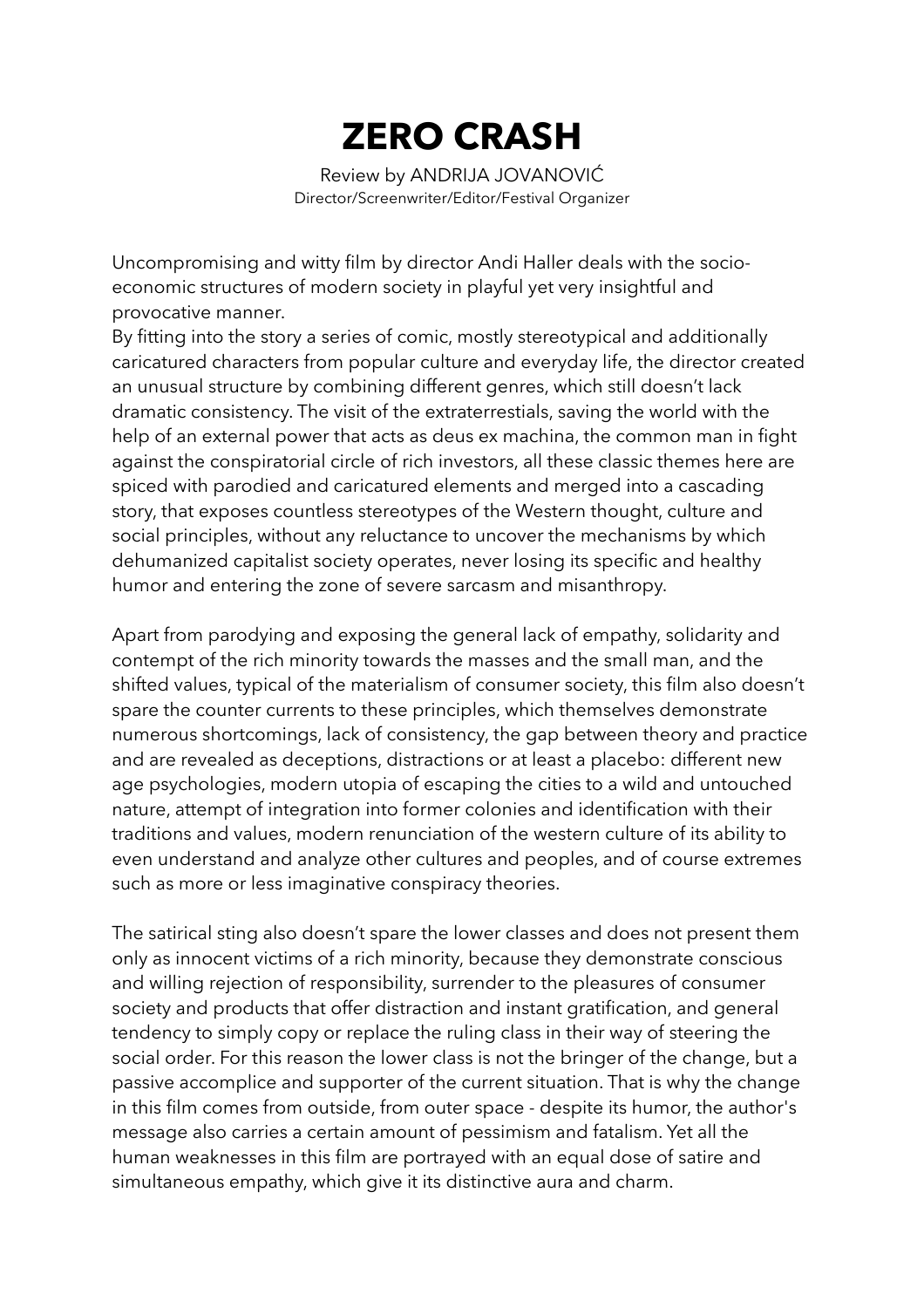The main motives at the center of this hilarious collage are the question of preserving the planet, reforming society, economic equality, social justice, tolerance, respect, human rights - a whole range of contemporary and often discussed topics, which the author puts in a cooking pot and warms them up till they start boiling. Not sparing anyone, not trying to remain moderate and subtle, he opts for a rather caricatured picture that does not lack the sharp satirical edge, but that also features good humor, empathy, and moderate treatment when sensed its necessary.

The scenes are hilarious: the dance of the rich conspirators that irresistibly recalls the scenes from animated musicals; the image of the Pacific tribe that completely deconstructs the idea of the Utopia, of the "uncorrupted savage" and underscores the irreversibility of the social process - the tribe consists of fugitive financial speculators and frauds, additionally observed by an ignorant anthropologist and blogger who blindly continues to scrutinize them as "unspoiled" specimen of primitive community and treats them as an exhibit; Wonder Trader application, which parodies many current service platforms, while targeting the last unaffected target group - the people from the margin who do not even have the means to fight a legal battle with speculative tycoons. The crescendo comes with the ignored health risk for the millions of customers of the newly developed product and with the desperate search of the sick tycoon for the young heart that would restore his fading health.

One could argue that this, according to the author himself, "low fi" comedy, actually demonstrates high quality when it comes to its form. The chosen style perfectly corresponds to the scope of its production: awareness of limitations and their creative use, as well as great precision and good instinct are reflected in all fields from costumes, settings, props, all the way to visual effects and postproduction. The author actually skillfully blended the"skeleton" production with the theme of the film and used it in a creative way, giving it a deconstructive role. The mentioned "guerilla style" contributes here to the overall authenticity of the story, has a subversive note in the film that attacks all structures, ridicules all constructs, exposes its own facades and scenery, while targeting the scenery and facades of the society itself. The structure reveals a good coherence between content and form, where both tend to deconstruct and demystify all the presented mechanisms and principles, and expose anomalies, in all their absurdity.

The visual language of the film, like all its other elements, bears the mark of peculiarity and of courage. In his visual narrative technique, the author rejects many film principles in favor of almost stage performances of protagonists, present in television productions and theaters, thus shifting the focus to the story itself, its colorful characters, and to its obvious deconstructive tendencies.